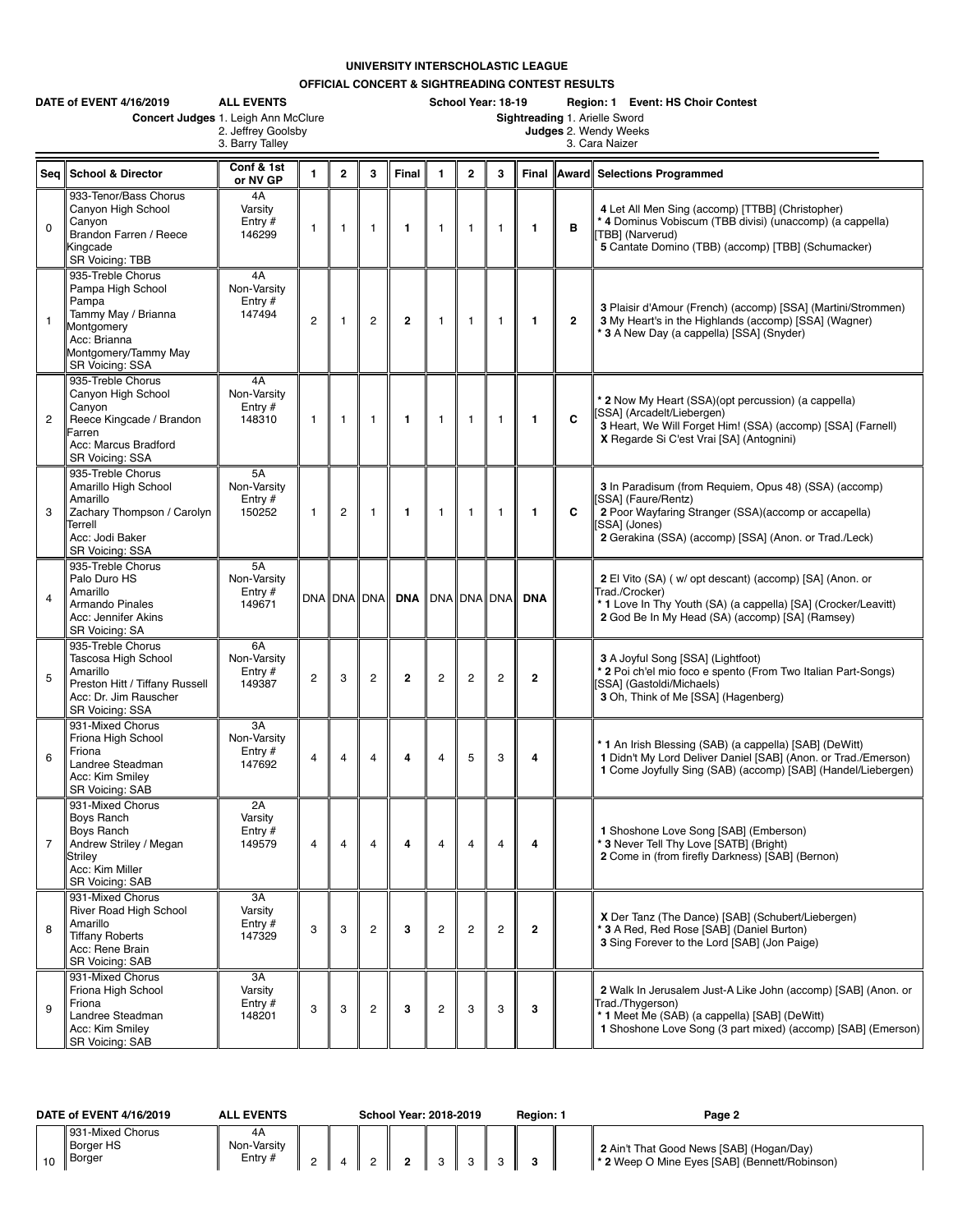|    | Amy Green<br>Acc: Melanie Sharp                                                                                                                                | 149977                                           |                |                |                |                |                |                |                |                |              | X Jambo [SAB] (Harrison/Narverud)                                                                                                                                                                                                           |
|----|----------------------------------------------------------------------------------------------------------------------------------------------------------------|--------------------------------------------------|----------------|----------------|----------------|----------------|----------------|----------------|----------------|----------------|--------------|---------------------------------------------------------------------------------------------------------------------------------------------------------------------------------------------------------------------------------------------|
| 11 | <b>SR Voicing: SAB</b><br>931-Mixed Chorus<br><b>Bushland High School</b><br><b>Bushland</b><br>Judy Harvel<br>Acc: Stephanie Fauss<br><b>SR Voicing: SATB</b> | 3A<br>Varsity<br>Entry $#$<br>149427             | $\mathbf{1}$   | $\mathbf{1}$   | $\mathbf{1}$   | $\mathbf{1}$   | $\mathbf{1}$   | $\mathbf{1}$   | $\mathbf{1}$   | $\mathbf{1}$   | A            | 4 Kyrie (from Missa Brevis in Bb Major) (Latin) (solo quartet)<br>(piano or string quartet) (accomp) [SATB] (Mozart/Perry)<br>* 4 Chester (SATB div) (a cappella) [SATB] (Billings/Shaw/Parker)<br>X He's Gone Away [SSATB] (Doug Andrews)  |
| 12 | 931-Mixed Chorus<br>Pampa High School<br>Pampa<br>Tammy May / Brianna<br>Montgomery<br>Acc: Brianna<br>Montgomery/Tammy May<br><b>SR Voicing: SAB</b>          | 4A<br>Non-Varsity<br>Entry $#$<br>147493         | $\overline{2}$ | $\mathbf{1}$   | $\mathbf{1}$   | $\mathbf{1}$   | $\overline{2}$ | $\overline{c}$ | $\overline{2}$ | $\overline{2}$ | $\mathbf{2}$ | 2 Barter (SAB) (accomp) [SAB] (DeWald)<br>* 2 Come, Celebrate with Joyful Pleasure (SAB) (a cappella, hand<br>drum) (a cappella) [SAB] (Arcadelt/Liebergen)<br>* X Nothin' Gonna Stumble My Feet [SAB] (Gilpin)                             |
| 13 | 931-Mixed Chorus<br>Perryton High School<br>Perryton<br>Keith Harris / Brad Herndon<br>Acc: Brenda Schnabel<br>SR Voicing: SAB                                 | 4A<br>Non-Varsity<br>Entry $#$<br>149165         | 3              | $\overline{c}$ | $\mathbf{1}$   | $\overline{2}$ | 3              | 3              | 3              | 3              |              | * 1 Sing to the Lord (SAB) (a cappella) [SAB] (Crocker)<br>3 Alleluia (SAB) (accomp) [SAB] (Byrd/Robinson)<br>X Fill Your Life With Music (Musica Dei) [SAB] ()                                                                             |
| 14 | 931-Mixed Chorus<br>Dumas High School<br>Dumas<br>Rhonda Swanson / Eric<br>Armer<br>Acc: Rhonda Swanson<br><b>SR Voicing: SAB</b>                              | 4A<br>Non-Varsity<br>Entry $#$<br>149424         | 3              | $\overline{4}$ | 3              | 3              | 3              | 3              | 3              | 3              |              | 2 Joshua's Battle (3 part mixed) (accomp) [SAB] (Anon. or<br>Trad./Gilpin)<br>* 3 Keep Your Lamps! (conga drums) (a cappella) [SATB] (Anon.<br>or Trad./Thomas)<br>X Dona Nobis Pacem (from Missa brevis, K.49)<br>[SAB] (Mozart/Liebergen) |
| 15 | 931-Mixed Chorus<br>Canyon High School<br>Canyon<br>Reece Kingcade / Brandon<br>Farren<br>Acc: Marcus Bradford<br><b>SR Voicing: SATB</b>                      | 4A<br>Non-Varsity<br>Entry $#$<br>148307         | $\mathbf{1}$   | 1              | $\mathbf{1}$   | $\mathbf{1}$   | $\mathbf{1}$   | $\mathbf{1}$   | $\mathbf{1}$   | $\mathbf{1}$   | C            | * X Tshepa Thapelo [SATB] (Ruth Morris Gray)<br>3 Domine Ad Adjuvandum (from Two Puccini Psalms) (SATB)<br>(accomp) [SATB] (Puccini/Banner)<br>3 Lord I Know I Been Changed (SATB) (accomp)<br>[SATB] (Shackley)                            |
| 16 | 931-Mixed Chorus<br>Amarillo High School<br>Amarillo<br>Zachary Thompson / Carolyn<br>Terrell<br>Acc: Sean Vokes<br><b>SR Voicing: SATB</b>                    | 5A<br>Sub Non-<br>Varsity<br>Entry $#$<br>150249 | $\mathbf{1}$   | $\mathbf{1}$   | $\mathbf{1}$   | $\mathbf{1}$   | $\mathbf{1}$   | $\mathbf{1}$   | $\mathbf{1}$   | $\mathbf{1}$   | C            | 3 Gloria (from Heiligmesse) (Latin) (accomp)<br>[SATB] (Haydn/Woodman/Leavitt)<br>X Still Wie Die Nacht [SATB] (Bohm/Hagemann)<br>* 3 Keep Your Lamps! (conga drums) (a cappella) [SATB] (Anon.<br>or Trad./Thomas)                         |
| 17 | 931-Mixed Chorus<br>Tascosa High School<br>Amarillo<br>Preston Hitt / Tiffany Russell<br>Acc: Dr. Jim Rauscher<br><b>SR Voicing: SAB</b>                       | 6A<br>Sub Non-<br>Varsity<br>Entry $#$<br>149392 | 3              | 3              | $\overline{c}$ | 3              | 3              | 3              | 3              | 3              |              | 1 Clap Your Hands and Sing! [SAB] (Lightfoot)<br>3 Agnus Dei [SAB] (Poorman)<br>* 2 Amavolovolo [SATB] (de Beer)                                                                                                                            |
| 18 | 931-Mixed Chorus<br>Randall High School<br>Amarillo<br>Shane Swenn / Jennifer<br>Fisher<br><b>SR Voicing: SAB</b>                                              | 5A<br>Non-Varsity<br>Entry#<br>149995            | $\overline{c}$ | 1              | $\mathbf{2}$   | $\overline{2}$ | $\overline{c}$ | $\overline{2}$ | $\overline{c}$ | $\mathbf{2}$   |              | X Come Travel With Me [SAB] (Farthing)<br>2 Tambourica [SAB] (Anon. or Trad./Kirk)<br>* 1 Rise Up In Festive Song (SAB) (opt hand drum & finger<br>cymbals or triangle) (a cappella) [SAB] (Clereau/Liebergen)                              |
| 19 | 931-Mixed Chorus<br>Amarillo High School<br>Amarillo<br>Carolyn Terrell / Zachary<br>Thompson<br>Acc: Jodi Baker<br><b>SR Voicing: SATB</b>                    | 5A<br>Non-Varsity<br>Entry $#$<br>150237         | $\mathbf{1}$   | $\mathbf{1}$   | $\mathbf{1}$   | $\mathbf{1}$   | $\mathbf{1}$   | $\mathbf{1}$   | $\mathbf{1}$   | $\mathbf{1}$   | C            | * 3 El Grillo (Latin) (inst opt) (a cappella) [SATB] (des Prez/Harris)<br>X Know My Heart [SATB] (Benjamin Harlan)<br>* 3 Good News, The Chariot's Comin' (SATB div) (a cappella)<br>[SATB, div] (Anon. or Trad./Hogan)                     |
| 20 | 931-Mixed Chorus<br>Caprock High School<br>Amarillo<br>Brian Warren / Andrea Cruz<br>Acc: Jennifer Akins<br><b>SR Voicing: SATB</b>                            | 5A<br>Non-Varsity A<br>Entry $#$<br>149235       | 3              | $\overline{c}$ | $\mathbf{1}$   | $\overline{2}$ | $\overline{c}$ | $\overline{c}$ | $\mathbf{2}$   | $\overline{2}$ |              | 3 Gloria Patri [SAT(B)] (accomp) [SATB] (Christopher)<br>* 2 Psallite (Latin & German) (a cappella)<br>[SATB] (Praetorius/Greyson/Leck)<br>X When Music Fills the Air [SATB] (Trotta)                                                       |
| 21 | 931-Mixed Chorus<br>Borger HS<br>Borger<br>Amy Green<br>Acc: Marcus Bradford<br><b>SR Voicing: SATB</b>                                                        | 4A<br>Varsity<br>Entry $#$<br>149975             | $\mathbf{1}$   | $\mathbf{1}$   | $\mathbf{1}$   | $\mathbf{1}$   | $\mathbf{1}$   | 1              | $\mathbf{1}$   | 1              | Α            | 3 Gloria in Excelsis Deo [SATB] (Vivaldi/Thomas)<br>4 Placido e il mar [SATB] (Mozart/Wagner)<br>* 2 Amor Vittorioso [SATB] (Gastoldi/Leininger)                                                                                            |

|    | DATE of EVENT 4/16/2019                                                                          | <b>ALL EVENTS</b>                    | <b>School Year: 2018-2019</b> |  |  |  |        | Region: 1 | Page 3 |                                                                                                                                          |
|----|--------------------------------------------------------------------------------------------------|--------------------------------------|-------------------------------|--|--|--|--------|-----------|--------|------------------------------------------------------------------------------------------------------------------------------------------|
| 22 | 931-Mixed Chorus<br>Hereford High School<br>Hereford<br>Peggy LaMascus / Nichole<br><b>Wells</b> | 4A<br>Varsitv<br>Entry $#$<br>149502 |                               |  |  |  | $\sim$ |           |        | <b>1</b> 2 And the Green Grass Grew [SAB] (Moore)<br>2 Miserere Nobis [SAB] (Johnson)<br>4 Christus factus est [SAB] (Carissimi/Klammer) |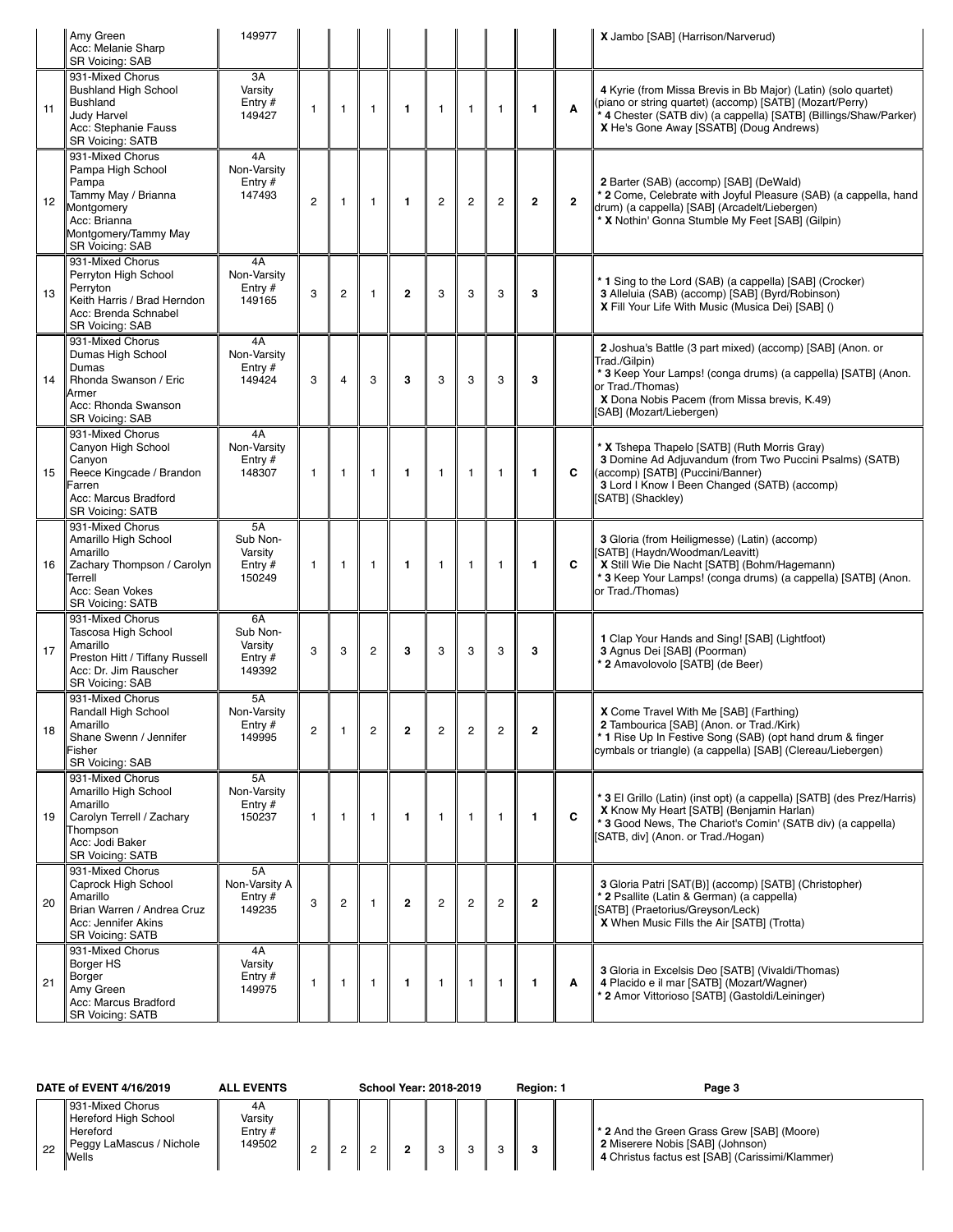|    | Acc: Margaret Williams<br><b>SR Voicing: SAB</b>                                                                                                           |                                          |                |                |                |                |                |                |                |                |                |                                                                                                                                                                                                                                                |
|----|------------------------------------------------------------------------------------------------------------------------------------------------------------|------------------------------------------|----------------|----------------|----------------|----------------|----------------|----------------|----------------|----------------|----------------|------------------------------------------------------------------------------------------------------------------------------------------------------------------------------------------------------------------------------------------------|
| 23 | 931-Mixed Chorus<br>Tascosa High School<br>Amarillo<br>Tiffany Russell / Preston Hitt<br>Acc: Dr. James Rauscher<br><b>SR Voicing: SATB</b>                | 6A<br>Non-Varsity<br>Entry $#$<br>149451 | $\mathbf{2}$   | $\mathbf{2}$   | $\overline{c}$ | $\overline{2}$ | $\mathbf{1}$   | $\mathbf{1}$   | $\mathbf{1}$   | $\mathbf{1}$   | $\overline{2}$ | * 4 Esto Les Digo (SATB, sop solo) (a cappella) [SATB] (Lange)<br>3 Festival Gloria (accomp) [SATB] (Porterfield)<br>3 A Song of Light (SATB)(accomp) [SATB] (Farnell)                                                                         |
| 25 | 935-Treble Chorus<br>Borger HS<br>Borger<br>Amy Green<br>Acc: Melanie Sharp<br>SR Voicing: SSA                                                             | 4A<br>Varsity<br>Entry $#$<br>149978     | $\mathbf{1}$   | $\mathbf{1}$   | $\mathbf{1}$   | $\mathbf{1}$   | $\mathbf{1}$   | $\overline{2}$ | $\mathbf{1}$   | $\mathbf{1}$   | в              | 4 Er is gekommen [SSA] (Schumann/Williams)<br>3 It Was A Lover and His Lass [SSA] (Kallman)<br>* 4 He's Gone Away [SSA] (Coghlan)                                                                                                              |
| 26 | 935-Treble Chorus<br>Pampa High School<br><b>PAMPA</b><br>Brianna Montgomery / Tammy<br>May<br>Acc: Tammy May/Brianna<br>Montgomery<br>SR Voicing: SSA     | 4A<br>Varsity<br>Entry $#$<br>147490     | $\mathbf{1}$   | $\mathbf{1}$   | $\mathbf{1}$   | $\mathbf{1}$   | $\mathbf{1}$   | $\overline{2}$ | $\mathbf{1}$   | $\mathbf{1}$   | в              | * 4 Os Justi (Latin) (SSAA) (a cappella) [SSAA] (Daley)<br>4 This Little Babe (also pub separately) (accomp) [SSA] (Britten)<br>X I loved You [SSA] (Rouse)                                                                                    |
| 27 | 935-Treble Chorus<br>Perryton High School<br>Perryton<br>Keith Harris / Brad Herndon<br>Acc: Brenda Schnabel<br>SR Voicing: SSA                            | 4A<br>Varsity<br>Entry $#$<br>149164     | $\overline{c}$ | 1              | $\overline{c}$ | $\overline{2}$ | $\overline{2}$ | 3              | 3              | 3              |                | 3 Jesu (SA) (accomp) [SA] (Ramsey)<br>3 The Poet Sings (SSA) (accomp) [SSA] (Stroope)<br>* X O Magnum Mysterium [SSA] (Evan Ramos)                                                                                                             |
| 28 | 935-Treble Chorus<br>Canyon High School<br>Canyon<br>Brandon Farren / Reece<br>Kingcade<br>SR Voicing: SSA                                                 | 4A<br>Varsity<br>Entry $#$<br>146301     | $\mathbf{1}$   | $\mathbf{1}$   | 1              | $\mathbf{1}$   | $\mathbf{1}$   | 1              | $\mathbf{1}$   | $\mathbf{1}$   | в              | * 5 O Frondens Virga (SSA) (a cappella) [SSA] (von<br>Bingen/Collins)<br>* 5 Ama Musicam! Amor Musicae! (SSAA) (a cappella)<br>[SSAA] (Lukas)<br>X The Song of Solomon [SSA] (Berkey)                                                          |
| 29 | 935-Treble Chorus<br>Randall High School<br>Amarillo<br>Shane Swenn / Jennifer<br>Fisher<br>SR Voicing: SSA                                                | 5A<br>Varsity<br>Entry $#$<br>149997     | $\mathbf{1}$   | $\mathbf{1}$   | $\mathbf{1}$   | $\mathbf{1}$   | $\mathbf{1}$   | $\mathbf{1}$   | $\mathbf{1}$   | $\mathbf{1}$   | в              | * 4 Ave Maria [SS(S)A or (Latin) (SSSA)] (a cappella)<br>[SSSA] (Keating)<br>* 3 La Violette (SSAA)(percussion required) (a cappella)<br>SSAA] (Acadian Folk Song/Brumfield)<br>3 Oh, Think of Me (SSA) (accomp) [SSA] (Hagenberg)             |
| 30 | 935-Treble Chorus<br>Amarillo High School<br>Amarillo<br>Carolyn Terrell / Zachary<br>Thompson<br>Acc: Sean Vokes<br>SR Voicing: SSA                       | 5A<br>Varsity<br>Entry $#$<br>150235     | $\mathbf{1}$   | $\mathbf{1}$   | $\mathbf{1}$   | $\mathbf{1}$   | $\mathbf{1}$   | $\mathbf{1}$   | $\overline{1}$ | 1              | в              | X In Praise of Music: I pant for the music, which is divine<br>SSAA] (David Conte)<br>* 5 Psalm 23 (a cappella) [SSAA] (Duson)<br>* 5 TeclCEe voda teclCEe (Waters Ripple and Flow) (sop, alto soli)<br>(accomp) [SSA] (Anon. or Trad./Taylor) |
| 31 | 935-Treble Chorus<br>Caprock High School<br>Amarillo<br>Andrea Cruz / Brian Warren<br>SR Voicing: SSA                                                      | 5A<br>Varsity<br>Entry $#$<br>148365     | 1              | 1              | $\mathbf{1}$   | $\mathbf{1}$   | $\mathbf{1}$   | $\mathbf{1}$   | $\mathbf{1}$   | $\mathbf{1}$   | в              | * 4 Great Gettin' Up Mornin'! (opt solo) (a cappella) [SSA] (Anon.<br>or Trad./Goetze)<br>3 The Poet Sings (SSA) (accomp) [SSA] (Stroope)<br>* 4 Mouth Music (SSA) (drum) (a cappella)<br>[SSA] (Keane/Faulkner)                               |
| 32 | 935-Treble Chorus<br>Tascosa High School<br>Amarillo<br>Tiffany Russell / Preston Hitt<br>Acc: Dr. James Rauscher<br>SR Voicing: SSA                       | 6A<br>Varsity<br>Entry $#$<br>149445     | $\mathbf{2}$   | $\overline{c}$ | $\mathbf{1}$   | $\overline{2}$ | $\mathbf{1}$   | $\mathbf{1}$   | $\mathbf{1}$   | $\mathbf{1}$   | $\mathbf{1}$   | 5 Instruments of Praise (accomp) [SSAA] (Koepke)<br>5   Will Lift up My Eyes (SSAA) (accomp) [SSAA] (Stroope)<br>* X Alleluia [SSA] (Bach/Russell Robinson)                                                                                    |
| 33 | 933-Tenor/Bass Chorus<br>Pampa High School<br><b>PAMPA</b><br>Brianna Montgomery / Tammy<br>May<br>Acc: Tammy May/Brianna<br>Montgomery<br>SR Voicing: TBB | 4A<br>Varsity<br>Entry #<br>146811       | 2              | $\mathbf{2}$   | $\mathbf{2}$   | $\overline{2}$ | $\mathbf{1}$   | $\mathbf{1}$   | $\overline{c}$ | $\mathbf{1}$   | $\mathbf{1}$   | * 3 Ave Maria (from Two Renaissance Chorals For Men) (TBB) (a<br>cappella) [TBB] (Arcadelt/Robinson)<br>3 Come Travel With Me (TTB) (accomp) [TTB] (Farthing)<br>X Who are the Brave [TTB] (Martin)                                            |
| 34 | 933-Tenor/Bass Chorus<br>Perryton High School<br>Perryton<br>Keith Harris / Brad Herndon<br>Acc: Brenda Schnabel<br>SR Voicing: TBB                        | 4A<br>Varsity<br>Entry $#$<br>149161     | 3              | $\overline{c}$ | $\overline{c}$ | $\overline{2}$ | $\overline{c}$ | 2              | $\overline{c}$ | $\overline{2}$ |                | * 3 Psallite (TBB) (a cappella) [TBB] (Praetorius/Robinson)<br>3 Come to Me, O My Love (TBB) (accomp) [TTB] (Petker)<br>3 Loch Lomond (TTB, solo) (accomp) [TTB] (Anon. or<br>Trad./Gilpin)                                                    |

| DATE of EVENT 4/16/2019 |                                                                                                                        | <b>ALL EVENTS</b>                    | <b>School Year: 2018-2019</b> |  |  |  |  | Region: 1 | Page 4 |                                                                                                                                                                                                         |
|-------------------------|------------------------------------------------------------------------------------------------------------------------|--------------------------------------|-------------------------------|--|--|--|--|-----------|--------|---------------------------------------------------------------------------------------------------------------------------------------------------------------------------------------------------------|
| 35                      | 933-Tenor/Bass Chorus<br>Randall High School<br>Amarillo<br>Shane Swenn / Jennifer<br><b>Fisher</b><br>SR Voicing: TBB | 5A<br>Varsitv<br>Entry $#$<br>149996 |                               |  |  |  |  |           |        | 4 Ain'a That Good News! (accomp) [TBB] (Traditional<br>Spiritual/Courtney)<br><b>* 3 We Shall Not Sleep (TTB) (accomp) [TTB] (Farnell)</b><br><sup>1</sup> 4 Love, Do You Hear Me Sing [TBB] (Franklin) |
|                         | 933-Tenor/Bass Chorus<br>Amarillo High School                                                                          | 5A<br>Varsitv                        |                               |  |  |  |  |           |        |                                                                                                                                                                                                         |